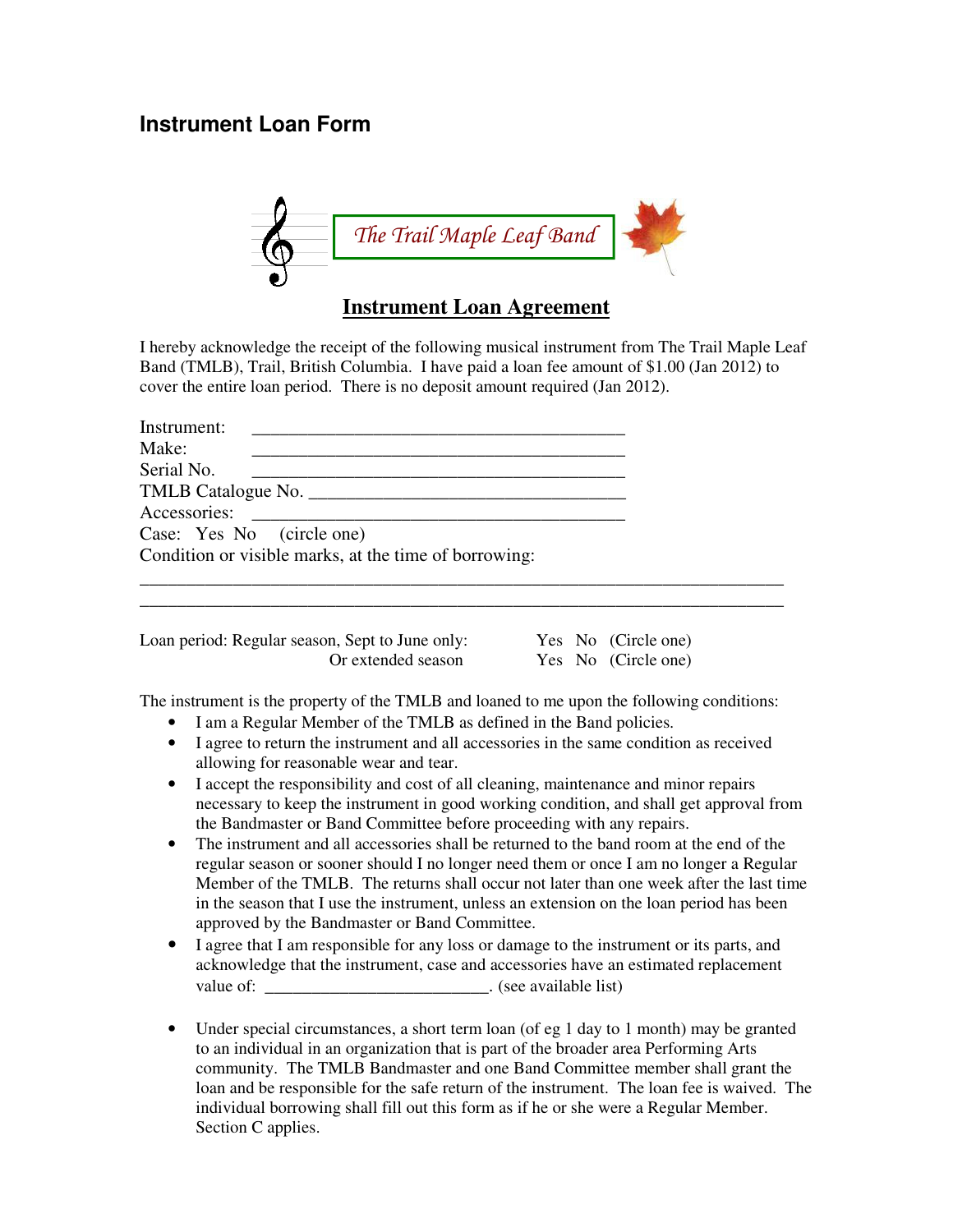|                                                                                                                                                                                                                                           | Member signature | Date                                                                                                                                                                                     |
|-------------------------------------------------------------------------------------------------------------------------------------------------------------------------------------------------------------------------------------------|------------------|------------------------------------------------------------------------------------------------------------------------------------------------------------------------------------------|
| Permanent address                                                                                                                                                                                                                         |                  |                                                                                                                                                                                          |
| Proof of address (Utility bill, etc)                                                                                                                                                                                                      | Telephone number |                                                                                                                                                                                          |
| e mail address                                                                                                                                                                                                                            |                  | Employer or Organization if not part of TMLB                                                                                                                                             |
| or as in Section C.                                                                                                                                                                                                                       |                  | The Regular Member borrowing an instrument must also provide a backup as in Sections A or B,                                                                                             |
| A/ For Students. I am related as ____________ to the above stated TMLB Regular Member,<br>and accept the responsibility of ensuring the return of the complete, clean and undamaged<br>when students move away to college or university.) |                  | instrument to the Band should the Member be unable to return the instrument in person. (Such as                                                                                          |
| Name, printed                                                                                                                                                                                                                             | Signature        | Date                                                                                                                                                                                     |
| Permanent address                                                                                                                                                                                                                         | Telephone number |                                                                                                                                                                                          |
| the TMLB. A letter of recommendation is attached.                                                                                                                                                                                         |                  | B/ For Members New to the Area I have the following relationship to the above stated TMLB<br>Member: ____________________. I can say that he or she has been a responsible member of our |
|                                                                                                                                                                                                                                           |                  |                                                                                                                                                                                          |
| C/<br>us liable for any loss or damage to the instrument while in the possession of the borrower.                                                                                                                                         |                  |                                                                                                                                                                                          |
| $1.$ $\_\_$                                                                                                                                                                                                                               |                  | For General Members We, the undersigned, are Regular Members of the TMLB, and can<br>instrument from the TMLB. We understand that signing this document does not in any way make         |
| Name, print                                                                                                                                                                                                                               | Signature        | Date                                                                                                                                                                                     |

On behalf of the TMLB, and as part of my duties as Director, TMLB Material Assets or his/her designate, I have loaned the instrument listed above to the above signed Regular Member (or individual) within the guidelines of the TMLB instrument policy.

\_\_\_\_\_\_\_\_\_\_\_\_\_\_\_\_\_\_\_\_ \_\_\_\_\_\_\_\_\_\_\_\_\_\_\_\_\_\_\_\_\_\_\_\_\_ \_\_\_\_\_\_\_\_\_\_\_\_\_\_\_\_ Name, printed Signature Date \_\_\_\_\_\_\_\_\_\_\_\_\_\_\_\_\_\_\_\_\_\_\_\_\_\_\_\_\_\_\_\_\_\_\_\_\_\_\_\_\_\_\_\_\_\_\_\_\_\_\_\_\_\_\_\_\_\_\_\_\_\_\_\_\_\_\_\_\_\_\_\_\_\_\_\_\_\_